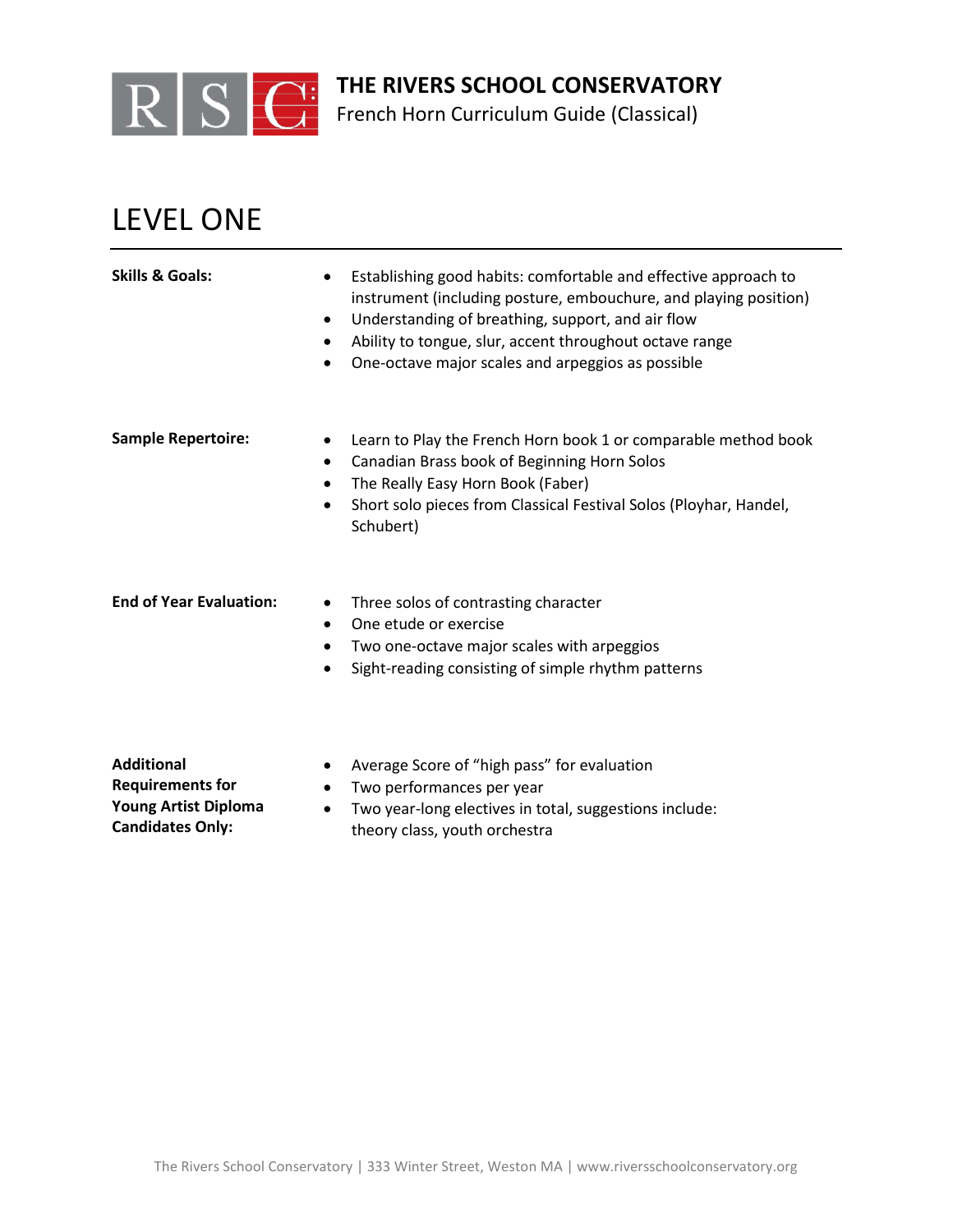

French Horn Curriculum Guide (Classical)

## LEVEL TWO

| <b>Skills &amp; Goals:</b>                   | Expanded warm up routine to include lips slurs and long tones<br>$\bullet$<br>Comfortable playing range up to high G and down to low C<br>$\bullet$<br>Control of dynamics from pianissimo to fortissimo<br>$\bullet$<br>Begin basic transposition<br>٠<br>Major and minor scales up to 4 sharps and flats and chromatic -<br>$\bullet$<br>memorized |
|----------------------------------------------|------------------------------------------------------------------------------------------------------------------------------------------------------------------------------------------------------------------------------------------------------------------------------------------------------------------------------------------------------|
| <b>Sample Repertoire:</b>                    | Learn to Play, Book 2<br>$\bullet$<br><b>Getchell, Practical Studies</b><br>$\bullet$<br>Stout, Master Solos - Intermediate (Handel, Mussorgsky, etc)<br>٠<br>Beethoven, Andromeda Serenade<br>$\bullet$                                                                                                                                             |
| <b>End of Year Evaluation:</b>               | Three solo selections of contrasting character<br>$\bullet$<br>One etude or exercise<br>$\bullet$<br>Two one or two-octave scales with arpeggios (major/minor pairs)<br>٠<br>Chromatic scale (range to be determined by teacher)<br>٠<br>Sight-reading consisting of rhythm exercises or simple orchestral parts<br>$\bullet$                        |
| <b>Additional</b><br><b>Requirements for</b> | Average score of "high pass" for evaluation<br>٠<br>Three performances per year<br>$\bullet$                                                                                                                                                                                                                                                         |

- **Young Artist Diploma Candidates Only:**
- Three year-long electives in total, suggestions include: Theory Class, Chamber Music, Youth Orchestra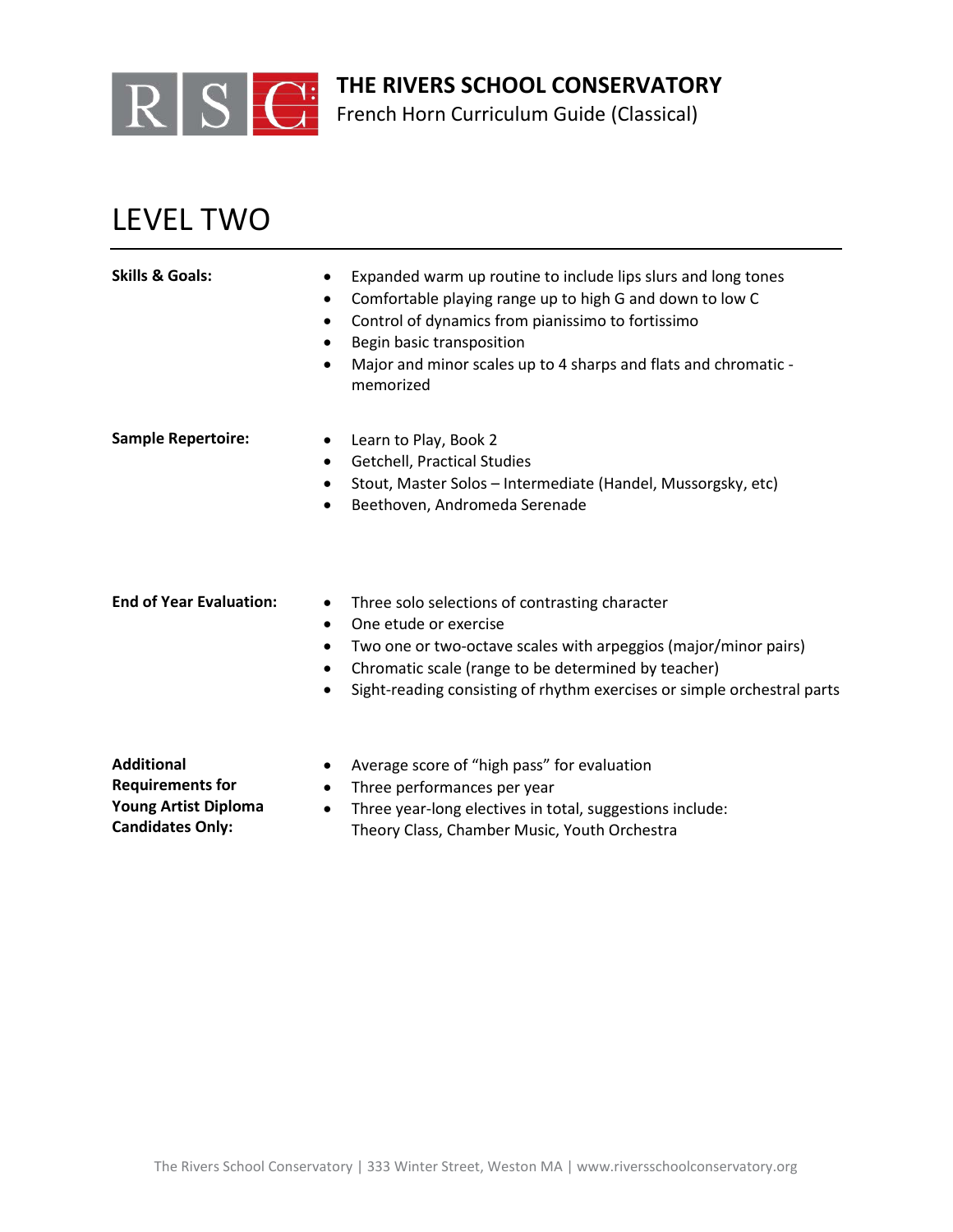

French Horn Curriculum Guide (Classical)

## LEVEL THREE

| <b>Skills &amp; Goals:</b>     | Balanced body position, ability to recognize and avoid tension<br>٠<br>Expand range, add flexibility studies to warm up routine<br>٠<br>Begin advanced techniques (lip trills, multiple tonguing, etc)<br>$\bullet$<br>Play all major and minor scales and chromatic through full range<br>$\bullet$<br>Transposition to common orchestral keys, begin bass clef<br>$\bullet$ |
|--------------------------------|-------------------------------------------------------------------------------------------------------------------------------------------------------------------------------------------------------------------------------------------------------------------------------------------------------------------------------------------------------------------------------|
| <b>Sample Repertoire:</b>      | Kopprasch 60 Etudes<br>٠<br>Maxime-Alphonse Books 1 and 2<br>$\bullet$                                                                                                                                                                                                                                                                                                        |
|                                | Mozart Concertos 1 and 3<br>$\bullet$                                                                                                                                                                                                                                                                                                                                         |
|                                | Saint-Saens Concertpiece, Beethoven Sonata, Frackenpohl Largo and<br>$\bullet$<br>Allegro                                                                                                                                                                                                                                                                                     |
|                                | Begin standard orchestral excerpts<br>٠                                                                                                                                                                                                                                                                                                                                       |
| <b>End of Year Evaluation:</b> | Three solos of contrasting character<br>$\bullet$                                                                                                                                                                                                                                                                                                                             |
|                                | One etude or exercise<br>$\bullet$                                                                                                                                                                                                                                                                                                                                            |
|                                | Two major/minor scale sets with arpeggios<br>$\bullet$                                                                                                                                                                                                                                                                                                                        |
|                                | Chromatic scale from low C to high G<br>$\bullet$                                                                                                                                                                                                                                                                                                                             |
|                                | Sight-reading<br>$\bullet$                                                                                                                                                                                                                                                                                                                                                    |
| <b>Additional</b>              | Average score of "high pass" for evaluation<br>٠                                                                                                                                                                                                                                                                                                                              |
| <b>Requirements for</b>        | Three performances per year<br>$\bullet$                                                                                                                                                                                                                                                                                                                                      |

- **Young Artist Diploma Candidates Only:**
- Three year-long electives in total, suggestions include: Theory Class, Chamber Music, Youth Orchestra